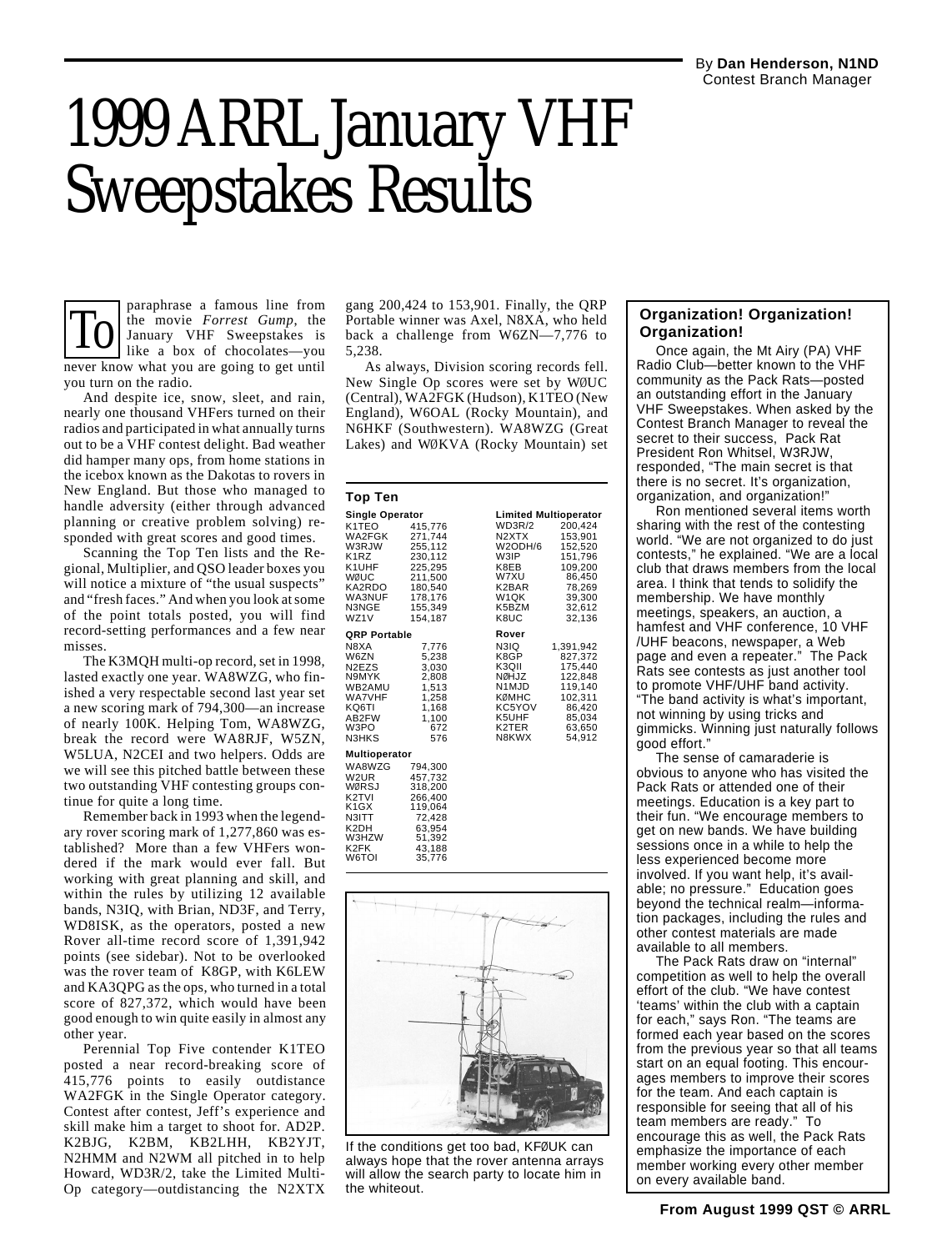|                                                                                          | <b>Multiplier Leaders By Band</b>                                   |                                                                                       |                                     |                                                                                                      |                               |                                                                                                |                                        |                                                                                             |                                           |                                                                                                       |                                        |                                                                                |                                                             |                                                                                               |                                                           |
|------------------------------------------------------------------------------------------|---------------------------------------------------------------------|---------------------------------------------------------------------------------------|-------------------------------------|------------------------------------------------------------------------------------------------------|-------------------------------|------------------------------------------------------------------------------------------------|----------------------------------------|---------------------------------------------------------------------------------------------|-------------------------------------------|-------------------------------------------------------------------------------------------------------|----------------------------------------|--------------------------------------------------------------------------------|-------------------------------------------------------------|-----------------------------------------------------------------------------------------------|-----------------------------------------------------------|
| <b>Single Operator</b><br>50 MHz<br>WØUC<br>KB2ZVP<br>W6OAL<br>NØLL<br>W8CM              | 116<br>116<br>81<br>79<br>74                                        | <b>144 MHz</b><br>KE8FD<br>K3VGX<br>KØMQS<br>K8TQK<br>W <sub>2</sub> CCP<br>WA2FGK    | 62<br>59<br>59<br>51<br>46<br>46    | <b>222 MHz</b><br>KE8FD<br>K <sub>1</sub> T <sub>E</sub> O<br>K8TQK<br>WA2FGK<br>KA2RDO              | 33<br>31<br>30<br>30<br>28    | 432 MHz<br>KE8FD<br>K8TQK<br>K1TEO<br>K4QI<br>WA2FGK<br><b>NC11</b>                            | 43<br>37<br>35<br>34<br>33<br>33       | <b>902 MHz</b><br>K1TEO<br>WA2FGK<br>K1RZ<br>N3NGE<br>K3DNE                                 | 19<br>15<br>15<br>13<br>13                | 1296 MHz<br>K <sub>4</sub> QI<br>K <sub>1</sub> RZ<br>K1TEO<br>WØUC                                   | 21<br>18<br>17<br>17                   | 2304 MHz<br>WA1MBA<br>WA2FGK<br>N <sub>1</sub> DPM                             | $\overline{\mathbf{7}}$<br>$\overline{7}$<br>$\overline{7}$ | 3456 MHz<br>K1TEO<br>WA1MBA<br>N <sub>1</sub> DPM<br>WB2VVV<br>W3RJW                          | 6<br>6<br>5<br>5<br>5                                     |
| Multioperator<br><b>50 MHz</b><br>W7XU -L<br>K5BZM-L<br>N2XTX-L<br>K8EB -L<br>WA8WZG     | 118<br>96<br>82<br>82<br>76<br>-L denotes Limited Multioperator     | 144 MHz<br>WA8WZG<br>WØRSJ<br>N2XTX-L<br>W7XU -L<br>WD3R/2 -L                         | 62<br>56<br>52<br>46<br>46          | <b>222 MHz</b><br>WA8WZG<br>WD3R/2 -L<br>W2ODH/6-L<br>W2UR<br>WØRSJ                                  | 42<br>35<br>34<br>26<br>25    | 432 MHz<br>WA8WZG<br>W2ODH/6-L<br>WD3R/2 -L<br>W <sub>2</sub> UR<br>N2XTX-L                    | 51<br>37<br>33<br>31<br>30             | 902 MHz<br>WA8WZG<br>W2UR<br>K <sub>1</sub> GX<br>WØRSJ<br>N3ADC<br>K <sub>2</sub> FK       | 19<br>16<br>7<br>$\overline{7}$<br>5<br>5 | 1296 MHz<br>WA8WZG<br>W2UR<br>K1GX<br>WØRSJ<br>N3PUR<br>K <sub>2</sub> TVI                            | 37<br>17<br>11<br>9<br>8<br>8          | 2304 MHz<br>WA8WZG<br>W <sub>2</sub> UR<br>K <sub>1</sub> GX<br>WØRSJ<br>K2TVI | 12<br>6<br>4<br>4<br>$\overline{\mathbf{4}}$                | 3456 MHz<br>WA8WZG<br>W <sub>2</sub> UR<br>K2DH<br>WØRSJ<br>K1GX<br>WA2OMY                    | 9<br>5<br>$\begin{array}{c} 3 \\ 3 \\ 2 \\ 2 \end{array}$ |
|                                                                                          | QSO Leaders By Band                                                 |                                                                                       |                                     |                                                                                                      |                               |                                                                                                |                                        |                                                                                             |                                           |                                                                                                       |                                        |                                                                                |                                                             |                                                                                               |                                                           |
| <b>Single Operator</b><br>50 MHz<br>KB2ZVP<br>K1TEO<br>WØUC<br>K3ZO<br>K <sub>1</sub> RZ | 540<br>275<br>269<br>254<br>253                                     | 144 MHz<br>K3VGX<br>K1TEO<br>K1UHF<br><b>KBØLYL</b><br>K2WKA                          | 645<br>437<br>426<br>313<br>302     | <b>222 MHz</b><br>K <sub>1</sub> T <sub>EO</sub><br>N3EXA<br>W3RJW<br>WA2FGK<br>WA3NUF               | 122<br>112<br>107<br>95<br>92 | 432 MHz<br><b>NC11</b><br>K <sub>1</sub> T <sub>EO</sub><br>KE6GFF<br>N3FUJ<br>WA2FGK          | 203<br>180<br>171<br>151<br>131        | 902 MHz<br>K <sub>1</sub> T <sub>E</sub> O<br>N3NGE<br>W <sub>2</sub> SJ<br>W3RJW<br>WA2FGK | 49<br>44<br>40<br>40<br>40                | 1296 MHz<br>K <sub>1</sub> T <sub>E</sub> O<br>W3RJW<br>WA3NUF<br>W <sub>2</sub> SJ<br>WA3DRC         | 62<br>60<br>51<br>49<br>49             | 2304 MHz<br>W3RJW<br>W2PED<br>W2SJ<br>WA3NUF<br>N3NGE                          | 28<br>26<br>24<br>23<br>23                                  | 3456 MHz<br>W3RJW<br>W2SJ<br>W2PED<br>WA3NUF                                                  | 16<br>12<br>11<br>10                                      |
| <b>Multioperator</b><br><b>50 MHz</b><br>K2TVI<br>WØRSJ<br>K2BAR -L<br>N2XTX-L<br>W2UR   | 533<br>455<br>393<br>351<br>340<br>-L denotes Limited Multioperator | <b>144 MHz</b><br>WØRSJ<br>WA8WZG<br>W <sub>2</sub> UR<br>K <sub>2</sub> TVI<br>N3ITT | 563<br>411<br>408<br>397<br>382     | <b>222 MHz</b><br>K <sub>2</sub> TVI<br>W <sub>2</sub> UR<br>W2ODH/6 -L114<br>WD3R/2 -L 106<br>WØRSJ | 139<br>120<br>101             | 432 MHz<br>WA8WZG<br>K <sub>2</sub> TVI<br>W3IP-L<br>$WD3R/2 -L$<br>WØRSJ<br>W <sub>2</sub> UR | 190<br>166<br>165<br>137<br>135<br>135 | 902 MHz<br>W <sub>2</sub> UR<br>WA8WZG<br>K2FK<br>WØRSJ<br>N3ITT                            | 53<br>46<br>31<br>30<br>25                | N3NGE<br>1296 MHz<br>WA8WZG<br>W2UR<br>WØRSJ<br>K2TVI<br>N3ITT<br>K <sub>1</sub> GX                   | 49<br>86<br>63<br>34<br>29<br>28<br>28 | 2304 MHz<br>W2UR<br>WA8WZG<br>K2FK<br>WØRSJ<br>K2TVI                           | 36<br>26<br>14<br>10<br>8                                   | 3456 MHz<br>WA8WZG<br>W2UR<br>K2DH<br>WA3OMY<br>K1GX                                          | 18<br>17<br>5<br>5<br>4                                   |
| <b>Northeast Region</b><br><b>Quebec Sections)</b>                                       | (New England, Hudson and                                            | <b>Atlantic Divisions; Maritime and</b>                                               |                                     | <b>Southeast Region</b><br>(Delta, Roanoke and<br><b>Southeastern Divisions)</b>                     |                               |                                                                                                | <b>Central Region</b>                  | (Central and Great Lakes<br><b>Divisions: Ontario Section)</b>                              |                                           | Midwest Region<br>(Dakota, Midwest, Rocky<br><b>Mountain and West Gulf</b><br>Divisions; Manitoba and |                                        |                                                                                | <b>West Coast Region</b>                                    | (Pacific, Northwestern and<br><b>Southwestern Divisions:</b><br>Alberta, British Columbia and |                                                           |
| K <sub>1</sub> TEO<br>WA2FGK<br>W3RJW                                                    | 415,776<br>271,744<br>255,112                                       | S<br>S<br>S                                                                           | K <sub>2</sub> UOP<br>K4QI<br>K4RTS | 68,912<br>52,216<br>43,992                                                                           | s<br>S<br>S                   | WØUC<br>N <sub>2</sub> BJ<br>KE8FD                                                             |                                        | 211,500<br>s<br>S<br>151,704<br>150,308<br>S                                                |                                           | Saskatchewan Sections)<br>W8CM<br>WØZQ<br>W6OAL                                                       | 104,250<br>68,208<br>60,250            | S<br>S<br>S                                                                    | N6HKF<br>N6AJ<br>W3SE                                       | <b>NWT/Yukon Sections)</b><br>46,250<br>36,635<br>32,956                                      | S<br>S<br>S                                               |
| N <sub>2</sub> EZ <sub>S</sub><br>WB2AMU<br>AB2FW                                        | 3.030<br>1,513<br>1,100                                             | Q<br>Q<br>Q                                                                           |                                     |                                                                                                      |                               | N8XA<br>N9MYK<br>W9GKA                                                                         |                                        | Q<br>7,776<br>Q<br>2,808<br>518<br>Q                                                        |                                           |                                                                                                       |                                        |                                                                                | W6ZN<br><b>WA7VHF</b><br>KQ6TI                              | 5,238<br>1,258<br>1,168                                                                       | Q<br>Q<br>Q                                               |
| W <sub>2</sub> UR<br>WØRSJ<br>K2TVI                                                      | 457,732<br>318,200<br>266,400                                       | м<br>M<br>M                                                                           | WS4W<br>K4SZ<br>W4ATC               | 11,505<br>6,930<br>1,020                                                                             | M<br>M<br>M                   | WA8WZG<br>W8BAE<br>VE3OJN                                                                      |                                        | 794,300<br>M<br>7,920<br>M<br>2,639<br>M                                                    |                                           | KK5IH<br>WØKVA<br>N5PMP                                                                               | 26,730<br>19,809<br>2,739              | м<br>M<br>M                                                                    | W6TOI<br>K6WLC<br>K6EME                                     | 35,776<br>25,114<br>19,467                                                                    | м<br>м<br>M                                               |
| WD3R/2<br>N <sub>2</sub> XT <sub>X</sub><br>W3IP                                         | 200.424<br>153,901<br>151,796                                       | L<br>L<br>L                                                                           | K8UC<br>KV <sub>41</sub><br>N4ION   | 32.136<br>31,027<br>28,320                                                                           | L<br>L<br>L                   | K8EB<br>WD9EXD<br>VA3AEC                                                                       |                                        | 109.200<br>L<br>20,090<br>L<br>12,720<br>L                                                  |                                           | W7XU<br>K5BZM<br>WA5BU                                                                                | 86.450<br>32,612<br>7,332              | L<br>Г<br>L                                                                    | W2ODH/6<br>WB6NTL<br>KF6RDO                                 | 152.520<br>27,048<br>15,435                                                                   | т.<br>L<br>L                                              |
| N3IQ<br>K3QII<br>N <sub>1</sub> MJD                                                      | 1,391,942<br>175,440<br>119,140                                     | R<br>R<br>R                                                                           | K8GP<br>NT4L                        | 827,372<br>21,840                                                                                    | R<br>R                        | N8KWX<br>W9FZ<br>K9KJ                                                                          |                                        | R<br>54,912<br>37,740<br>R<br>34,776<br>R                                                   |                                           | <b>NØHJZ</b><br><b>KØMHC</b><br>KC5YOV                                                                | 122,848<br>102,311<br>86,420           | R<br>R<br>R                                                                    | N6TEB<br>N6IFW<br>N6DN                                      | 36,672<br>23,715<br>20,139                                                                    | R<br>R<br>R                                               |

 $S = \text{single operator: } M = \text{multic operator: } L = \text{limited multio operator: } Q = \text{ORP: } R = \text{rover}$ 

new Multi-Op Scores for their divisions. Limited Multi-Op division records were established by W7XU (Dakota), K8EB (Great Lakes), WD3R/2 (Hudson), and WB6NTL (Pacific). Rover marks were bettered by N3IQ (Atlantic), NT4L ( Delta), K8GP (Roanoke), KØMHC (West Gulf) and VE3OIL (Canada).



Before the near 60 MPH winds finally destroyed the makeshift shelter, KK6R made as many QSOs as possible.

#### **Affiliated Club Competition**

|                                |           | Score Entries  |
|--------------------------------|-----------|----------------|
| <b>Unlimited Category</b>      |           |                |
| Mt Airy VHF Radio Club         | 2,792,141 | 52             |
| <b>Medium Category</b>         |           |                |
| Potomac Valley Radio Club      | 2,044,824 | 23             |
| North East Weak Signal Group   | 1.443.167 | 36             |
| Northern Lights Radio Society  | 881,864   | 37             |
| Rochester VHF Group            | 614,468   | 23             |
| Murgas ARC                     | 381.836   | $\overline{4}$ |
| Western States Weak Signal     | 238,809   | 13             |
| <b>Badger Contesters</b>       | 155,613   | 20             |
| Yankee Clipper Contest Club    | 146,165   | 10             |
| South Jersey Radio Assn        | 84,177    | 19             |
| Rocky Mountain VHF Society     | 63,852    | - 9            |
| Six Meter Club of Chicago      | 50,737    | 27             |
| Crawford ARS                   | 41,508    | 11             |
| Quaboag Valley ARC             | 24,468    | 4              |
| Hampden County Radio Assn      | 22.610    | 9              |
| Warminster ARC                 | 22.493    | 18             |
| <b>St Croix ARC</b>            | 18,239    | 4              |
| Rochester (MN) ARC             | 7.469     | 25             |
| Mobile Sixers Radio Club       | 3.422     | 9              |
| Local Category                 |           |                |
| <b>Sussex County ARC</b>       | 206,689   | 3              |
| Delaware Valley VHF Society    | 148,769   | $\overline{7}$ |
| Bergen ARA                     | 82.471    | 3              |
| Drumlin ARC                    | 80.334    | 4              |
| Green River Valley ARS         | 42,597    | 3              |
| Hudson Valley Contesters and   | 36.148    | 4              |
| West Valley ARA                | 8,257     | 7              |
| Tippecanoe ARA                 | 7,636     | 6              |
| Northern New York Contest Club | 6.617     | 4              |
| West Park Radiops              | 990       | 3              |

Breaking any record is an accomplishment. Congratulations to these fine operators.

In the club competition, the Mt Airy (PA) VHF Radio Club reigns supreme. The Pack Rats win yet another gavel. See the sidebar for some of the "secrets" to their success. In the Medium Category, the Potomac Valley Radio Club comes out on top. Both top rover scores (reduced for out-of-area QSOs) allowed PVRC to stay comfortably ahead of the North East Weak Signal Group. The Sus-

#### **Welcome Jay Mabey, NUØX**

With the January VHF Sweepstakes we welcome Jay Mabey, NUØX, as the new Contest Branch assistant manager. For the last 11 years Jay has worked in the Regulatory Information Branch and Field Services Division. Some of you may have dealt with Jay while he was editor of The ARRL Repeater Directory. He is going to be a great asset to our operation!—Dan Henderson, N1ND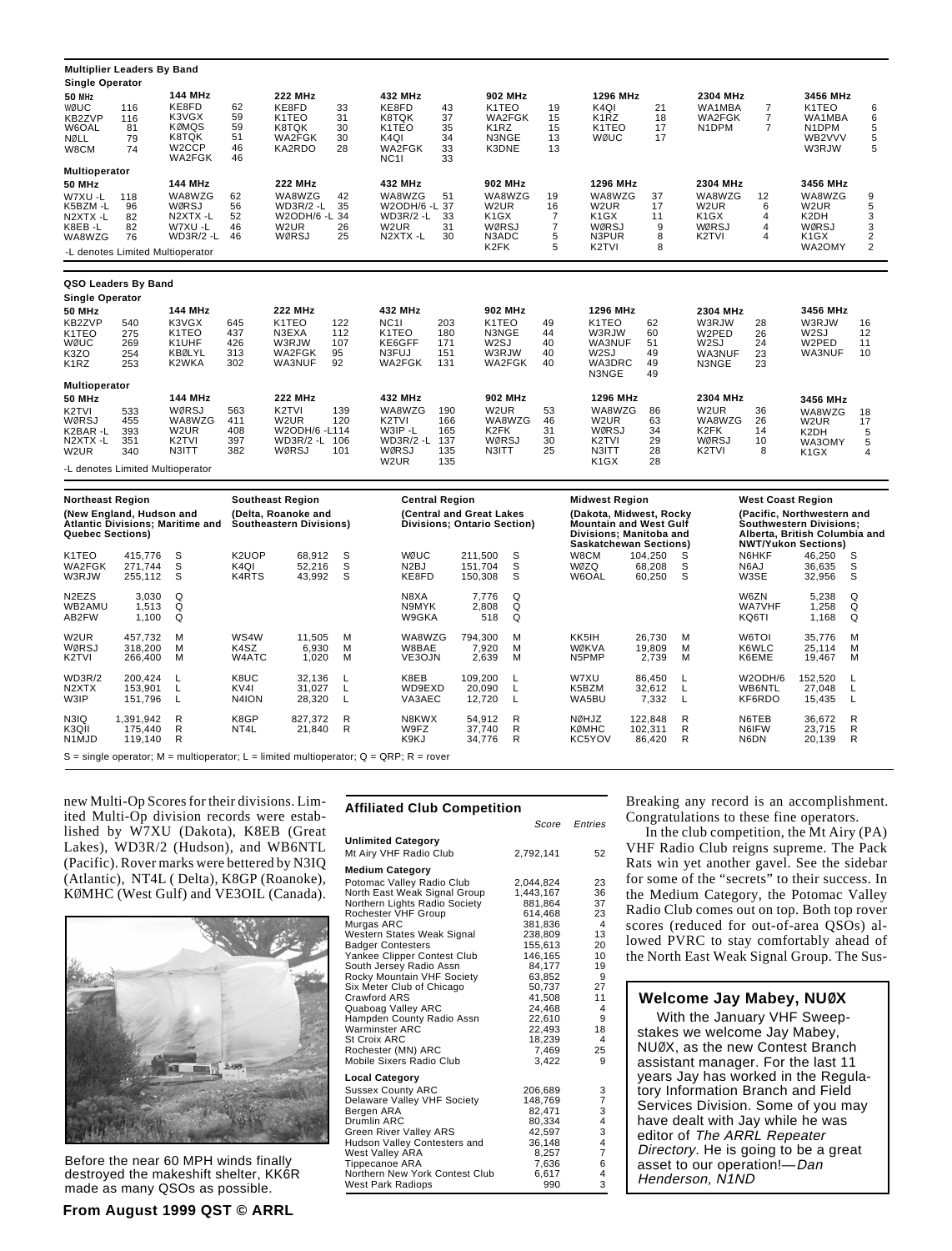#### **A Rover Success Story—N3IQ**

Terry Price, WD8ISK, usually heads the Spruce Knob K8GP multi-op, but he doesn't go out in January because of the weather. He asked if he could assist a "super rove" effort with driving support and equipment. I agreed: my role was route planning, advertising, coordination and operating.

The goal was to hit a ton of grid squares, operating mobile and running kilowatt amps with rotating antennas. I started with a plan that would hit 17 or 18 grids and leave some time at the end for a mountaintop expedition to work the Ohio, Michigan and Kentucky guys if we could. The weather ended up reducing the objective to 15 grids. I determined that if I could actually operate 25 or more hours instead of my usual 17, then we could realize a huge score.

Meanwhile, Owen, K6LEW, who had partnered with me in the past, asked if he could tag along with his super rover. At first we thought that joining forces would be counterproductive, but we finally decided to meet frequently along the way to ensure that we got all the mults we could from each other. We kept these meetings short, but productive. One group started at the microwave end and moved down; the other started at 6 meters and moved up. As soon as that was finished, we split up and gave as many Qs and mults as possible to others.

The kilowatt amps and mobile antenna worked beautifully. At least 15 different stations worked us 20 times or more. Without the luxury of mountaintop locations, contacts on 1296 MHz and higher were more difficult. Much more CW was used than normal—about 40 percent of our microwave contacts. It was fun to randomly hook up with N3KTV near the grid corner

of FM 18/19/28/29. He was using a coffee-can antenna designed by W3EKT on 1296. It worked wonderfully!

We also managed to hook up with local law enforcement on several occasions. A local officer kicked us off our FN42 site saying we were in a dangerous location. A friendly cop let us operate from Palisades Park in FN30 despite it being closed. The police chief on the Chesapeake Bay Bridge/Tunnel was turning back most vehicles because of very high winds, but allowed us to pass because of a prior relationship we had established with him (he recognized me from past trips and we had obtained prior permission to operate on the bridge).

We decided to head home after the Virginia Beach stop because we were tired. Mobile operation did continue en route to Terry's place with a safe arrival not long after the contest ended. We maintained good rates right to the end. I even managed to make it to work on Monday, though I didn't catch up on my sleep until Monday night!

Kudos go to Terry, WD8ISK, for this effort. He is one of the most under-recognized contributors I have met. Terry is always helping new guys, putting up towers and antennas for free, fixing broken equipment and masterminding multiop contest stations. He was clever enough to fix our broken generator, something I could never have done. We made an impressive scoring tally during the January VHF Sweepstakes, lit up the VHF/UHF bands in our area and, most of all, enjoyed ourselves! —Brian Skutt, ND3F

sex County ARC went toe-to-toe with the Delaware Valley VHF Society and comes out as the champion of the Local Category.

The 2000 January VHF Sweepstakes, which is scheduled for January 22-24, 2000, will be the first in which the more intensive log checking by the Contest Branch will be implemented. The log checking software is

under development. Stations who log with computers need to submit their electronic log files with their entry. Stations submitting paper logs that have been computer generated will be contacted to submit the electronic files for scrutiny. All electronic files must comply with the standard ARRL file format (found annually in the "General Rules for all ARRL Contests" printed in the November 1998 *QST* and available at the Contest Branch Web page). Also, don't forget that the rules change allowing High and Low Power Single Operator categories goes into effect with next year's event. What will you find when you bite into your box of chocolates next January?

#### **Scores**

Each line score lists call sign, score, stations worked, multipliers, and band (A= 50 MHz, B = 144 MHz, C = 222 MHz, D = 432 MHz, 9 = 902 MHz,  $E = 1296$  MHz,  $F = 2304$  MHz, I = 10 GHz). Band winners are highlighted.

|                                           |                              |            |            |        |                                        | WG1Z                                                 | 24,302         | 313        | 58       | S                  | <b>ABCDE</b>                          | W1VHF (K1RWK,K1DAM,K1AST,WF1B, |                    |            |                     |              |                                          | W2ENY                                                      | 2,596          | 118            | 22                  | S      | AB                       |
|-------------------------------------------|------------------------------|------------|------------|--------|----------------------------------------|------------------------------------------------------|----------------|------------|----------|--------------------|---------------------------------------|--------------------------------|--------------------|------------|---------------------|--------------|------------------------------------------|------------------------------------------------------------|----------------|----------------|---------------------|--------|--------------------------|
| Connecticut                               |                              |            |            |        |                                        | WB1FKF                                               | 9,880          | 94         | 38       | S                  | ABCD9EFGHI                            | W1JJM,ops)                     |                    |            |                     |              |                                          | W2LGB                                                      | 2,205          | 91             | 21                  | S      | <b>ABCD</b>              |
| K1TEO                                     | 415,776                      | 1149       | 213        | s      | <b>ABCD9EFG</b>                        | W <sub>1</sub> WV<br>K <sub>1</sub> UR               | 8.200<br>5,365 | 173<br>143 | 41<br>29 | s<br>s             | ABD<br>ABCD                           |                                | 18.200             | 332        |                     |              | 50 M ABDE                                | WA2BAH<br>KA2MCU                                           | 2.160<br>1,845 | 107<br>89      | 15<br>15            | s<br>s | ABCD9E<br>ABCD9E         |
| K1UHF<br>WZ1V                             | 225,295<br>154.187           | 927<br>662 | 157<br>131 | s<br>s | ABCD9EFI<br>ABCD9EFG                   | K <sub>1</sub> R <sub>V</sub>                        | 2,958          | 100        | 29       | S                  | ABD                                   | Vermont                        |                    |            |                     |              |                                          | <b>N2SQO</b>                                               | 1.632          | 96             | 12                  | S      | <b>BCD</b>               |
| N1NQD                                     | 43,425                       | 414        | 75         | s      | ABCD9E                                 | AA1O                                                 | 1,616          | 101        | 16       | s                  | AB                                    | W1AIM<br>K1LPS                 | 23,821<br>4,551    | 224<br>100 | 83<br>37            | s<br>S       | <b>ABCDF</b><br>ABD                      | KC2DZB                                                     | 1,584          | 89             | 16                  | s      | ABD                      |
| W1COT                                     | 33,370                       | 336        | 71         | S      | <b>ABCDE</b>                           | W1SBD                                                | 1.606          | 64         | 22       | S                  | ABD                                   | KG1M                           | 3,026              | 71         | 34                  | S            | ABCD                                     | NY <sub>2U</sub><br>NY <sub>2</sub> Y                      | 1.020<br>1.020 | 64<br>64       | 10<br>10            | S<br>Š | <b>BDE</b><br><b>BDE</b> |
| K <sub>1</sub> EM                         | 30.558                       | 370        | 66         | s      | <b>ABCD</b>                            | N <sub>1</sub> RH <sub>S</sub><br>N <sub>1</sub> VQR | 1.088<br>1,008 | 50<br>72   | 16<br>12 | S<br>s             | ABCD<br>ABD                           | <b>Western Massachusetts</b>   |                    |            |                     |              |                                          | KA2CYN                                                     | 949            | 73             | 13                  | S      | AB                       |
| W1XX<br>KE <sub>1</sub> CO                | 12,716<br>7.956              | 248<br>180 | 44<br>36   | S<br>S | <b>BD</b><br>ABD                       | WA1OFR                                               | 825            | 46         | 15       | S                  | ABD                                   | N1DPM 133,701                  |                    | 540        | 123                 | s            | ABCD9EFG                                 | K <sub>2</sub> RI                                          | 741            | 38             | 13                  | S      | <b>BCD</b>               |
| K1RO                                      | 6,780                        | 207        | 30         | s      | <b>ABD</b>                             | W1DYJ                                                | 770            | 70         | 11       | S                  | A                                     | WA1MBA                         | 59,046             | 322        | 78                  | s            | <b>BD9EFGHI</b>                          | KB2ZTQ                                                     | 660            | 66             | 10                  | s      | AB                       |
| N <sub>1</sub> SAX                        | 6.400                        | 174        | 32         | S      | <b>ABD</b>                             | KV <sub>1</sub> J<br>K <sub>1</sub> GM               | 420<br>63      | 35<br>21   | 12<br>3  | S<br>S             | AB<br>A                               | N <sub>1</sub> MUW             | 18,928             | 260        | 56                  | S            | ABCDE                                    | KA2TJZ<br>W2FW                                             | 496<br>450     | 44<br>42       | 8<br>10             | S<br>S | <b>BCD</b><br>ABD        |
| K <sub>1</sub> KI                         | 5.778                        | 209        | 27<br>32   | s      | ABD<br>AB                              | K <sub>1</sub> QM                                    | 63             | 21         | 3        | s                  | A                                     | NC <sub>1</sub>                | 15,244             | 207<br>239 | 37<br>45            | <sub>S</sub> | <b>BCD</b>                               | AA2CW                                                      | 384            | 41             | 8                   | s      | <b>BCD</b>               |
| W3EP<br>K <sub>1</sub> C <sub>P</sub>     | 5.760<br>5.423               | 180<br>129 | 29         | s<br>S | ABCD9EF                                | N1JOY (+WA1LBK,KA1LH)                                |                |            |          |                    |                                       | K <sub>1</sub> ISW<br>K1MAP    | 13,950<br>13,950   | 216        | 45                  | s<br>S       | ABCD<br>ABCD9EF                          | N <sub>2</sub> PEQ                                         | 360            | 72             | 5                   | S      | B                        |
| K <sub>1</sub> WV <sub>X</sub>            | 5.115                        | 122        | 31         | s      | <b>ABCDE</b>                           |                                                      | 13,200         | 201        | 48 M     |                    | ABCD9E                                | N <sub>1</sub> SIF             | 9.916              | 241        | 37                  | s            | <b>ABC</b>                               | N <sub>2</sub> U <sub>Z</sub> Q<br>KB2UUC                  | 312<br>222     | 48<br>34       | 6<br>6              | Š<br>S | <b>BD</b><br>ABD         |
| KB1HY                                     | 5.024                        | 157        | 32         | S      | AB                                     | KA1EKR (+KA1CLX)                                     | 8,280          | 200        | 30       |                    | <b>BCDE</b>                           | N <sub>1</sub> FUS             | 8.460              | 187        | 36                  | S            | ABD                                      | KC2ELT                                                     | 114            | 15             | 6                   | S      | ABCD                     |
| W1QJL<br>W1NWE                            | 4.788<br>4.292               | 128<br>122 | 28<br>29   | S<br>s | ABCD<br><b>BDE</b>                     | K1NKR (+K1ER)                                        |                |            |          |                    |                                       | N1MHH<br>N <sub>1</sub> MIA    | 5.408<br>4.588     | 129<br>124 | 32<br>31            | S<br>S       | ABCD<br>ABCD                             | WA2IWW                                                     | 105            | 34             | 3                   | S      | <b>BD</b>                |
| K <sub>1</sub> ZZ                         | 3,255                        | 155        | 21         | S      | Α                                      |                                                      | 5.952          | - 142      |          |                    | 32 L ABCDE                            | WA1UOL                         | 4,455              | 107        | 33                  | s            | ABCD                                     | AB2AF<br>WZ2X                                              | 105            | 15             |                     | s<br>Š | AB<br><b>BCD</b>         |
| W1WHL                                     | 2.430                        | 135        | 18         | S      | Α                                      |                                                      |                |            |          |                    | W1XM (KB1DCA,KB1CGZ,KB1DPK,W1GSL,ops) | N <sub>1</sub> RSY             | 2.286              | 127        | 18                  | s            | B                                        | N <sub>2</sub> ZOE                                         | 60<br>55       | 11<br>10       | 4<br>5              | S      | <b>BD</b>                |
| N8WXQ                                     | 2,100                        | 105        | 20         | s      | AB                                     | W1SMH                                                | 3,402<br>3,059 | 133<br>118 | 21<br>23 | $\mathsf{L}$<br>L. | <b>BD</b><br><b>ABD</b>               | WA1NYV                         | 2,025              | 135        | 15                  | s            | B                                        | K <sub>2</sub> VNP                                         | 36             | 9              |                     | S      | AB                       |
| WA1OHR<br>N <sub>1</sub> OPO              | 1.558<br>1.400               | 75<br>86   | 19<br>14   | S<br>s | ABD<br>ABD                             | Maine                                                |                |            |          |                    |                                       | K1JDL<br>N <sub>1</sub> VOR    | 684<br>522         | 76<br>58   | 9<br>9              | s<br>S       | B<br>B                                   | N <sub>2</sub> TJQ                                         | 33             | 11             | 3                   | S      | в                        |
| K5FUV                                     | 1,377                        | 81         | 17         | s      | AB                                     | N1RWY                                                | 12.654         | 174        | 57       | s                  | <b>ABCD</b>                           | KB1MU                          | 188                | 43         | $\overline{4}$      | S            | <b>BD</b>                                | KF2XY<br>KB2TSA                                            | 27<br>24       | 9<br>12        | 3<br>$\overline{2}$ | S<br>S | A<br>AB                  |
| W9JJ                                      | 1.260                        | 60         | 21         | S      | AB                                     | NY <sub>1</sub> E                                    | 1.008          | 36         | 14       | S                  | С                                     | N <sub>1</sub> CET             | 68                 | 17         | $\overline{4}$      | s            | B                                        | N <sub>2</sub> UID                                         | 6              | 3              |                     | S      | D                        |
| N1FZE                                     | 804<br>450                   | 67         | 12         | s<br>s | AB<br>AB                               | N1DGF (+K1ZE)                                        |                |            |          |                    |                                       | W1ALL<br>K1ILZ                 | 36                 | 12<br>16   | 3<br>$\overline{2}$ | Ś<br>S       | B<br>B                                   | KB2TYK                                                     | 6              | $\overline{2}$ | $\overline{2}$      | S      | <b>BD</b>                |
| K <sub>1</sub> DII<br>WA1GTP              | 432                          | 50<br>36   | 9<br>12    | s      | AB                                     |                                                      | 2,080          | 68         | 26       |                    | ABCD                                  | N1MUV                          | 32<br>496          | 55         | 8                   | Q            | ABD                                      | KC2CYT                                                     | 18             | 9              | $\overline{2}$      | Q      | B                        |
| N1BAH                                     | 90                           | 15         | 6          | S      | Α                                      | <b>New Hampshire</b>                                 |                |            |          |                    |                                       |                                |                    |            |                     |              | W1NY (W6IS, WA1HHN, W1UPH, K1RBS, N1TQP, | KB2VQS<br>KC2BYZ                                           |                |                |                     | Q<br>Q | в<br>B                   |
| N <sub>1</sub> KB                         | 72                           | 18         | 4          | s      | AB                                     | K <sub>1</sub> TR                                    | 87.696         | 525        | 108      | S                  | ABCD9EF                               |                                | K1ILZ, N1WGX, ops) |            |                     |              |                                          | K <sub>2</sub> TVI                                         |                |                |                     |        |                          |
| N <sub>1</sub> QVQ<br><b>K1GX (+KB1H)</b> | 40                           | 20         | 2          | s      | B                                      | AF1T                                                 | 53,679         | 319        | 87       | S                  | ABCD9EFGHI                            | W1IX (+K1TTT, PacketCluster)   | 20,859             | 359        | 51                  | $\mathsf{L}$ | ABCD                                     | (K2ZVI.KC2EBH.N2DHH.N2DVQ.N3EMF.                           |                |                |                     |        |                          |
|                                           | 119.064                      | 597        | 123 M      |        | ABCD9EFGH                              | WA1HOG 31.525<br>AC <sub>1</sub>                     | 13,865         | 304<br>231 | 65<br>47 | S<br>s             | ABCDEI<br><b>ABCD</b>                 |                                | 8.588              | 226        | 38                  | L.           | AB                                       | N2FMC,N2GCZ,N2GDY,N2GKM,N2HTT,<br>N2NWZ.WB2BTJ.WB2NHC.ops) |                |                |                     |        |                          |
|                                           | W1NRG (W1ATV, KE1AV, ops)    |            |            |        |                                        | KU <sub>2</sub> A                                    | 8,679          | 168        | 33       | S                  | ABCD9E                                | 2                              |                    |            |                     |              |                                          |                                                            | 266,400 1289   |                | 148 M               |        | ABCD9EFHI                |
|                                           | 700                          | 70         | 10 M A     |        |                                        | N <sub>1</sub> XOQ                                   | 2,652          | 102        | 26       | s                  | AB                                    | <b>Eastern New York</b>        |                    |            |                     |              |                                          | W2MU (+ KY2J, W2XL, NA2N                                   |                |                |                     |        |                          |
| N <sub>1</sub> GS, ops)                   |                              |            |            |        | W1QK (+AA1MY.N1TIV.N1TMG.N1ABY.KA1SYG. | N <sub>1</sub> JHJ<br>KD1AW                          | 2,400<br>1.995 | 87<br>105  | 24<br>19 | S<br>s             | ABD<br>в                              | <b>W3HHN</b>                   | 34,830             | 350        | 81                  | <sub>S</sub> | ABCD9E                                   |                                                            | 18,468 289     |                | 54                  | L      | ABCD                     |
|                                           | 39.300 564                   |            | 60 L       |        | ABCD                                   | W <sub>1</sub> QWJ                                   | 1.995          | 90         | 21       | s                  | ABD                                   | KB2HQ                          | 27.200             | 256        | 64                  | S            | ABCD9EFGHI                               | W2RE (+ops)                                                | 6.426          | 238            | 27                  | L.     | AB                       |
|                                           | W1AW (N1ND, KC1SX, ops)      |            |            |        |                                        | W <sub>1</sub> OA                                    | 1,005          | 60         | 15       | s                  | ABCD                                  | W2FCA                          | 18,880             | 165        | 80                  | s            | <b>ABCDE</b>                             | W2IR (+W2GY, WZ2X)                                         |                |                |                     |        |                          |
|                                           | 1.392                        | 87         | 16         | L.     | AB                                     | WW1Z                                                 | 741            | 45         | 13       | S                  | ABCD                                  | WB2WHD 16.302<br>N2MSS         | 13,846             | 209<br>202 | 57<br>46            | Ŝ<br>s       | ABCDE<br><b>ABCDEI</b>                   |                                                            | 318            | 47             | 6                   | L      | <b>BD</b>                |
|                                           | <b>Eastern Massachusetts</b> |            |            |        |                                        | WB1FLD (+ops)                                        | 11,154         | 242        | 39       | L.                 | ABD                                   | WG2E                           | 11,832             | 216        | 51                  | S            | ABC                                      | <b>NYC-Long Island</b>                                     |                |                |                     |        |                          |
| K5MA                                      | 72,576                       | 570        | 96         | s      | <b>ABCD</b>                            |                                                      |                |            |          |                    |                                       | N <sub>2</sub> M <sub>C</sub>  | 8.658              | 215        | 39                  | s            | ABCD                                     | W <sub>2</sub> QK                                          | 84.148         | 520            | 109                 | s      | ABCD9E                   |
| W1GHZ<br>W1PM                             | 67.890<br>38,924             | 481<br>376 | 93<br>74   | S<br>S | ABCD9EI<br><b>ABCDE</b>                | Rhode Island<br>KM <sub>1</sub> X                    | 23.187         | 326        |          | s                  | <b>ABD</b>                            | WM2Y<br>W <sub>2</sub> GKR     | 5.858<br>4.884     | 156        | 29<br>33            | s<br>s       | ABCD<br>AB                               | WA2ZFH 17,892                                              |                | 263            | 42                  | s      | ABCDE                    |
| N1GJ                                      | 24,957                       | 266        | 59         | S      | ABCD9EF                                | K8BGZ                                                | 1,558          | 81         | 59<br>19 | -S                 | ABD                                   | W2JHO                          | 3,294              | 148<br>140 | 18                  | S            | ABCD                                     | WV <sub>2</sub> C                                          | 5.425          | 217            | 25<br>33            | S      | AB<br>ABCD               |
|                                           |                              |            |            |        |                                        |                                                      |                |            |          |                    |                                       |                                |                    |            |                     |              |                                          | WB2CMI                                                     | 4,224          | 103            |                     | - S    |                          |

#### **From August 1999 QST © ARRL**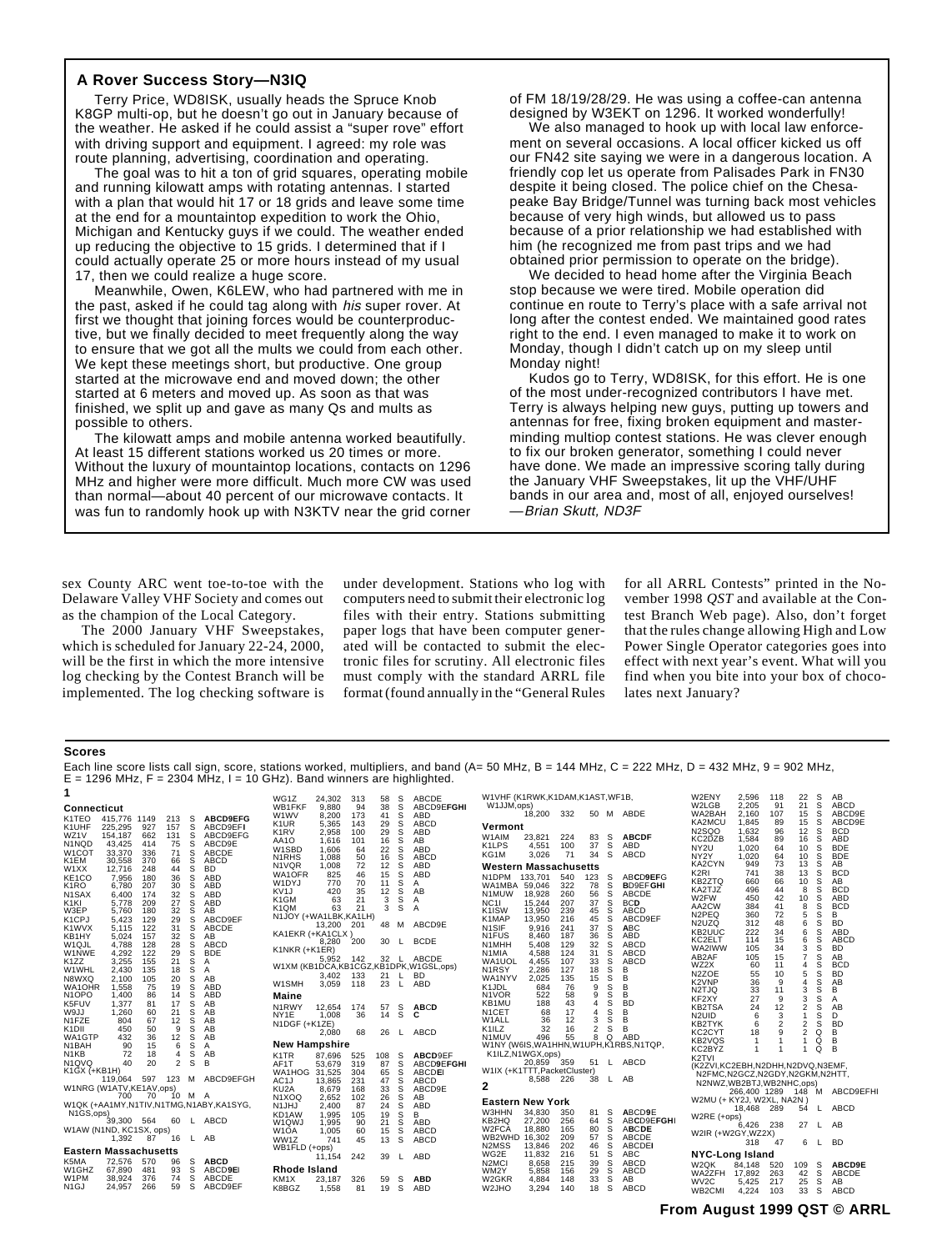KF2XF 1,246 89 14 S B N2QHS 644 42 14 S ABD K2OVS 126 13 9 S ABD KG2BI 77 11 7 S A WB2AMU 1,513 89 17 Q AB **Northern New Jersey**<br>WA2FGK 271,744 768 193<br>WB2VVV 69,608 435 88 WA2FGK 271,744 768 193 S **ABCD9EF**G WB2VVV 69,608 435 88 S ABCD9EF**G** WA2VUN 33,327 440 69 S ABCD K2KIB 21,261 273 57 S ABCDE KC2DLD 8,806 217 37 S ABD N2NC 8,432 272 31 S B KC2DLD 8,806 217 37 S ABD<br>K2ZD 8,432 272 31 S B<br>K2ZD 8,424 160 39 S ABDE<br>WB2CVT 6,048 252 24 S B<br>WB2CVT 6,048 252 24 S B<br>KB2WFF 3,703 161 22 S B ABD<br>KC3DK 4,3432 105 26 S ABD<br>N2LMU 2,445 145 15 S ABD<br>KE3IN 2,245 145 11 S A N2WM 6,048 189 32 S AB WB2CVT 6,048 252 24 S B<br>KB2WFF 3,703 161 226 S BAB<br>KO2OKF 3,432 105 226 S BAB<br>N2LMU 2,445 145 15 S ABD<br>N2LMU 2,445 145 15 S ABD<br>KESIX 2,226 93 217 S ABD<br>WAZBKN 1,105 78 147 S ABD<br>WAZBKN 1,105 78 147 S ABD KB2WFF 3,703 161 23 S AB KO2OK<br>N2NHN N2NHN 2,835 135 21 S A N2LMU 2,445 145 15 S ABD K2SIX 2,226 93 21 S ABD KE3PL 1,615 95 17 S A WA2BKN 1,106 78 14 S ABD W2VU 1,105 62 17 S ABD W2VU 1,100 62 17 S ABU<br>W2JEK 770 70 11 S AB<br>W2UDT 280 25 10 S ABD<br>WA2ASQ 155 31 5 S A WA2UDT 280 25 10 S ABD<br>WA2ASQ 155 31 5 S A<br>AB2DE (+KC2AVE) 55 10 M B<br>WD3R/2 (+AD2P, K2BJG, K2BM, KB2LHH,<br>KB2YJT, N2HMM, N2WM)<br>Z200,424 950 168 L ABCD<br>K2BAR (+WA2QHL )<br>78,269 795 83 L ABCD **Northern New York EXECUTE THE READ 540 540 116 S A<br>
W2CCP 10,672 232 46 S B<br>
W2CCP 10,672 232 46 S B<br>
KB8VPW 74,555 55 23 S A<br>
WB8VPW 793 53 13 S ABD<br>
WB2KLD 629 36 17 S ABD<br>
NT2V 495 38 17 S ABD<br>
NT2V 495 38 17 S ABD<br>
NT2V 495 38 17 S ABD** W2CCP 10,672 232 46 S **B**<br>W2IB 1,265 55 23 S AB**D**<br>KBØVPW 793 53 13 S AB**D**<br>WB2KLD 629 36 17 S ABD<br>NT2W 495 38 11 S ABD<br>WZ2T 306 32 9 S ABD<br>KC2EEF 6 6 1 S B N2WIG (+KB2TSA,N2TJQ) 660 65 10 L ABD **Southern New Jersey** W2PED 104,104 540 88 S AB**C**D9E**F**G W2SJ 104,080 571 80 S ABCD9**E**F**GH** K2SMN 92,597 671 103 S **A**BC**D**E WA2ONK 44,032 361 64 S BCD**9**E N2SCJ 33,795 502<br>
KDZKS 30,352 449 56 S ABCDE<br>
K2WKA 29,070 426 57 S ABDD<br>
WPEAULA 7,084 164 28 S ABDD<br>
WEAVLA 7,084 164 28 S ABDD<br>
WEAVLE 5,800 242 2 S BABCD<br>
KA2WKE 5,800 160 29 S ABDD<br>
N2XYZ 5,800 160 29 S ABDD<br>
N2XYZ 5 33,795 502 45 S ABCD<br>30,352 449 56 S ABCD<br>29.070 426 57 S ABD K2WKA 29,070 426 57 S A**B**D W2PAU 13,448 271 41 S ABD WB2VLA 7,084 164 28 S ABCD9 KA2WRE 5,880 242 21 S BD KB2ZWL 5,800 150 29 S ABCD N2XYZ 5,181 142 33 S ABD KC2BMA 3,381 135 21 S ABD KD4HZW 2,030 203 10 S AB<br>N2DEQ 1,428 113 12 S BC 1,030 203 10 S AB,<br>1,030 203 10 S BC,<br>550 50 11 S B<br>512 64 8 S AB KA2KFO 550 50 11 S B N2MPU 512 64 8 S AB KC2DPV 405 77 5 S BD K3GM 255 40 5 S BD W2ORA 192 48 4 S AB KR2T 164 34 4 S BD W24RW 150 50<br>
W24RW 681 30 3 S S B<br>
WA4FRA 66 18 3 2 S S B BD<br>
WA4FRA 50 25 2 S S B B<br>
WA4FRA 50 15 2 S S B B<br>
WA22ABF 22 8 1 3 2 S S B<br>
WA2ABF 22 8 1 2 S S B<br>
KB2TR 16 8 2 S S B<br>
WAKI 15 8 2 S B B K2BL 81 20 3 S BD<br>WD0AVF 66 18 3 S BD<br>WA4FRA 50 25 2 S B<br>N2IZM 40 20 2 S B NZBL<br>
WD0AVF 86 18 3 S BD<br>
WA4FRA 50 25 2 S B B<br>
N2IZM 40 20 2 S B B<br>
N2IZM 40 20 2 S B B<br>
N2IZM 2 3 3 B B<br>
NAZABF 22 11 2 S B<br>
NAZABF 16 8 2 S B<br>
WAZAFR 16 8 2 S B B<br>
WASITR 16 8 2 S B KD2P 27 8 3 S BD WA2ABF 22 11 2 S B KB2TFR 16 8 2 S B<br>WSKI 5 5 1 S B<br>W2UR (+AA2UK,WB2EYF,Ops)<br>M2UR (+A42UK,WB3EYF,Ops)<br>K3EOD (+WF3W,WR3P,ops)<br>K2AA (K2WB,KF2YX,KC2AZU,KC2AZU,RDS)<br>K2AA (K2WB,KF2YX,KC2AZU,KC2AZU,RDS)<br>W2MMD (KB2AYU,AA2BN,Ops)<br>M2MMD (KB2AYU,AA2BN Western New York<br>KA2RDO 180.540 525 **KA2RDO 180,540 525 170 S ABCD9EFGHI**<br>
N2JMH 57,452 349 106 S ABCD9E<br>
N2JMH 57,452 384 87 S ABCD9EFGH<br>
N2JMH 54,375 384 87 S ABCD9EFGH<br>
N2JC 49,056 309 84 42 S ABCD9EFGH<br>
N2JC 19,000 268 42 S ABCDD9EFGH<br>
N2JC 16,644 165 57 N2JMH 57,452 349 106 S ABCD9E K2AN 54,375 384 87 S ABCD9E AA2WV 49,056 309 84 S ABCD9EFGH NS9E 21,000 268 42 S ABCD9EF AA2GF 20,982 193 78 S ABCDE  $\overline{AAB20V}$  49,565 309 84 S ABCD9EFGH<br>
NA2GF 21,000 268 42 S ABCD9EFGH<br>
RA2GF 21,000 268 42 S ABCDBEFGH<br>
K2UA 19,431 167 57 S ABCD9E<br>
WZPR 15,696 219 51 S ABCD9E<br>
NZJDQ 11,610 243 30 S BCD<br>
RAZENE 8,126 239 34 S ABD<br>
RAZ W2ONP 16,644 165 57 S ABCD9E<br>N2JDQ 11,610 243 30 S BC**D**<br>N2JDQ 11,610 243 30 S BC**D**<br>AF2K 8,126 250 25 S ABD<br>KA2ENE 7,900 250 25 S ABD K2OEQ 6,048 162<br>WY2Z 5.256 177 6,048 162 32 S ABD9<br>5,256 177 24 S ABCDE<br>4,920 153 24 S ABCDE<br>4,640 233 16 S ABD WA2ZNC 4,920 153 24 S ABCDE KG2NI 4,640 233 16 S ABD N2HXJ<br>
N2HXJ<br>
N2VIGL 3,389 64 339 8 BB<br>
N2VIGL 3,380 120 228 S BB<br>
N2JIGL 3,380 120 228 S ABD<br>
N2ZIGL 3,360 120 228 S ABD<br>
N2ZIGL 3,144 131 24 S ABD<br>
N2ZIGL 2,179 114 15 S ABD<br>
N2ZIJD 2,175 144 15 S ABD<br>
N2ZHJD 1,250 56 15 W2WGL 3,399 84 33 S BD K2JIQ 3,360 120 28 S B KE2T 3,266 125 23 S ABCD  $\begin{array}{cccc} \text{KZJ1G} & 3,366 & 120 & 28 & 8 & 8 \\ \text{KZJ1G} & 3,266 & 125 & 23 & 8 & 8 & 8 \\ \text{W2LJAD} & 3,144 & 131 & 24 & 8 & 8 & 8 \\ \text{M2LJAD} & 2,770 & 144 & 36 & 8 & 8 & 8 \\ \text{R3LJAD} & 2,770 & 144 & 15 & 8 & 8 & 8 \\ \text{K2MIST} & 1,980 & 136 & 19 & 8 & 8 & 8 \\ \text{K2MIST$ NA2A 2,720 84 32 S ABD<br>K2MP 2,109 100 19 S ABCD<br>KB2NFS 1,980 138 10 S BCD<br>N2NFS 1,980 138 10 S BCD<br>N2HJD 1,260 56 15 S ABCD<br>KB2WEV 434 48 7 S ABD<br>KC2DVX 392 98 4 S B N2WVK 208 26 8 5 B<br>
N2EZS 37 29 3 S B<br>
N2EZS 3030 151 15 Q ABCD<br>
NEEZ-W 1,100 86 10 Q BD<br>
NEEZ-W 1,100 86 10 Q BD<br>
NEEZ-W 1,100 86 10 Q BD<br>
KB2VGH,W3OAB,ops)<br>
K2DH (+ N2WK)<br>
269,946 1043 218 M ABCD9EFGHP<br>
KB2SGX (+K62NF,N2 N2XTX (+N2OD W2SAG (K2LM 5,1<br>K2IWR (+K2DN N2MRE, N2ZF **Delaware** W3OR 102,9<br>WA3BZT 8.0  $-51,3$ **Eastern Pen** NK8Q 62,<br>W3KM 61, WA3DRC 58,2<br>N3FUJ 56,5<br>N3RN 45,4 N3FUJ N3RN 45,4<br>N3FA 43,2<br>K3VGX 38,0 WA3AQA 26.1 W3KKN 20,609 K3IUV 20,0<br>
KB3IB 17,9<br>
W3DFM 14,4<br>
KU3A 13,4 W3DFM<br>KU3A W3HMU 480 48 10 S A N3EMA N3LJE  $W$ R3V N3VUF  $WG3S$ KD3DI N3RAF  $K3HZO$ WA3BNE N3ITT (+WU3C K2FK (+W3GA ,43<br>W3RT (+N3HT<br>29.5  $WA2OMY$  $(+W$ N3ADC (+N3V,<br>24,3<br>K3DMA (+Pack

| N2XTX (+N2ODU,W2DRZ,K2EY,N3YVG,ops)<br>153,901 725 187 L ABCD                   |                                  |                   |                                                    |               |                                                                     | WD3R (+ops)<br>2,99                                              |
|---------------------------------------------------------------------------------|----------------------------------|-------------------|----------------------------------------------------|---------------|---------------------------------------------------------------------|------------------------------------------------------------------|
| N2KXS (+ WO2P)                                                                  | 10,570                           | 235               | 35                                                 | L             | ABCD                                                                | Maryland-DC                                                      |
| W2SAG (K2LMH,AI2I)                                                              | 6,063                            | 103               | 43                                                 | L             | ABCD                                                                | 230,11<br>153,28<br>K1RZ<br>K3DNE<br>K3ZO<br>50,12               |
| W2UB (+KB2ZZJ,WA2LGZ,KC2CTZ,KC2CYF,<br>W2UB (+ND2220,<br>KB2LIF,N2HXK,W2GA,ops) |                                  |                   |                                                    |               |                                                                     | 20,16<br>W3EKT                                                   |
| K2IWR (+K2DN, KB2FAF, KB2LUV, KC2EOV,<br>N2MRE, N2ZPT)                          | 5,764 111                        |                   |                                                    | L             | ABCD                                                                | $\frac{18,33}{8,24}$<br>N3ZTZ<br>K3IXD<br>7,56<br>W3VRD          |
|                                                                                 | 364                              | 24                | 14                                                 | L             | ABD                                                                 | N3YPT<br>6,40<br>WI2T                                            |
| 3                                                                               |                                  |                   |                                                    |               |                                                                     | $6,38$<br>$6,32$<br>$5,79$<br>N3KNI                              |
| Delaware<br>W3OR                                                                | 102,950                          | 407               | 142                                                | s             | <b>ABCD9EF</b>                                                      | N3II<br>W6AXX<br>5,58<br>N3VOP                                   |
| WA3BZT<br>KB3PD                                                                 | 8,019<br>5,740                   | 243<br>164        | 33<br>35                                           | s<br>s        | в<br>AB                                                             | 4,99<br>2,80<br>KA3TCC                                           |
|                                                                                 |                                  |                   |                                                    |               | WA3WUL 2,860 130 22 S A<br>W3HZW(K3BY,K3LT,N3YMS,KE3UY,N3YVT,N3YFR, | WA4PRR<br>1,51<br>$\frac{95}{75}$<br>N3AM<br>N3SOK               |
|                                                                                 | 51,392                           | 480               | 88                                                 | L             | N3FZP, NS3E, KB3DGL, KA3JCA, N3WCB, N3YTH, ops)<br>ABCD             | 63<br>W3GN                                                       |
| Eastern Pennsylvania                                                            |                                  |                   |                                                    |               | ABCD9EFGHIP                                                         | W2GG<br>38<br>K <sub>1</sub> N <sub>V</sub><br>36<br>WB3KDB<br>5 |
| W3RJW<br>WA3NUF<br>N3NGE                                                        | 255,112<br>178,176               | 809<br>754<br>642 | 143<br>116<br>123                                  | s<br>s        | ABCD9EFGHI<br>ABCD9EF                                               | W3TFA<br>$\overline{4}$<br>W3FG<br>4                             |
| N3EXA                                                                           | 123,215                          | 691               | 95                                                 | S<br>S        | ABCD9EF                                                             | W3PO<br>67<br>W3IP(+K3HH,K3                                      |
| AA3GN 87,192<br>WA4GPM 82,427                                                   |                                  | 501<br>428        | 84<br>139                                          | s<br>s        | ABCD9EFGHI<br>ABCDE                                                 | الاتا)<br>N6OBP,ops)<br>151,79                                   |
| K3GNC<br>NK8Q                                                                   | 75,081<br>62,166                 | 516<br>542        | 87<br>78                                           | s<br>s        | ABCD9E<br>ABCDE                                                     | Western Pen                                                      |
| W3KM<br>WA3DRC                                                                  | 61,272<br>58,240                 | 460<br>447        | 72<br>64                                           | s<br>S<br>S   | ABCD9EF<br>ABCD9EF                                                  | 40,51<br>NO3I<br>KA3SDP<br>23,80                                 |
| N3FUJ<br>N3RN                                                                   | 56,520<br>45,402<br>43,225       | 707<br>347<br>361 | 60<br>94                                           | s<br>s        | ABCD<br>ABCD9EF<br>ABCD9E                                           | K3ONW<br>11,56<br>W3KJM<br>40                                    |
| N3FA<br>K3VGX                                                                   | 38,055                           | 645               | 91<br>59                                           |               | A                                                                   | W3ZA<br>10<br>KA3AVB<br>6                                        |
| W2SK<br>WA3EHD                                                                  | $37,744$<br>$37,587$<br>$37,464$ | 309<br>447        | 56<br>51                                           | s<br>s<br>s   | ABCD9EFGHI<br><b>ABCDEF</b>                                         | KB3AFT<br>1                                                      |
| N3DQZ<br>K3MFI                                                                  | 35,088                           | 403<br>439        | 56<br>48                                           |               | ABCD9E<br>ABCD9EF                                                   | WBØIWG<br>N3PUR (+K3MD)                                          |
| N3AOG<br>KB3XG                                                                  | 35,028                           | 349               | 42<br>39                                           | s<br>s        | ABCD9EFGHI                                                          | 30,17                                                            |
| WA3AQA                                                                          | 26,286<br>26,174                 | 238<br>326        | 46<br>35                                           | s<br>s        | ABCD9EFGHIJ<br>ABCD9E<br>ABCD9EF                                    | 4                                                                |
| N3XEM 25,200<br>WB3KRW 22,550<br>KU3T                                           |                                  | 365<br>251<br>261 | 50                                                 | s<br>s        | ABCD9E<br>ABDEFI                                                    | Alabama<br>AI4CW<br>1,62                                         |
| <b>W3KKN</b><br>K3IUV                                                           | 21,177<br>20,609<br>20,090       | 336<br>317        | 39<br>37<br>41                                     | s<br>S<br>S   | ABCD9E<br>ABCDE                                                     | KD4FMN<br>54<br>N4ION (+K4WXX                                    |
| KB3IB<br>W3DFM                                                                  | 17,952<br>14,476                 | 213<br>203        | 44<br>44                                           | s<br>s        | ABCD9E<br>ABCD9E                                                    | 28,32                                                            |
| KU3A                                                                            | 13,448                           | 222<br>277        | 41                                                 |               | ABCDE<br>ABCDE                                                      | Georgia<br>KD4HLG<br>31,91                                       |
| KB3ZS<br>N3EMY                                                                  | 13,020<br>11,977                 | 310               | 35<br>29                                           | SSSS<br>SSS   | ABCD                                                                | 21,35<br>KD4K<br>W4ATL<br>1,58                                   |
| W3GXB<br>WA3RLT                                                                 | 11,154<br>10,857                 | 225<br>240        | 33<br>33                                           |               | ABCD9<br>ABDE                                                       | NY4F<br>42                                                       |
| KB3HE<br>K3IWK                                                                  | 10,184<br>10,168<br>9,339        | 214<br>227        | 38<br>41                                           | s<br>s        | ABCD<br>ABD                                                         | K4SZ (+AE4GQ)<br>6,93                                            |
| N3NFB<br>K3CWH                                                                  | 7,611                            | 181<br>173        | 33<br>43                                           | s<br>s        | <b>BDF</b><br>ABCD                                                  | Kentucky<br>KF4RAV<br>2,31                                       |
| N3KRE<br>W3IIT                                                                  | 7,600<br>6,396<br>5,691          | 262<br>182        | 25<br>26                                           |               | ABD<br><b>ABCDJ</b>                                                 | 51<br>KE4WDZ<br>N6ZE/Q                                           |
| <b>NE31</b><br>W3SZ                                                             | 5,440                            | 191<br>103        | 21<br>34                                           | s<br>S<br>S   | ABDE<br><b>ACDEF</b>                                                | AK4U (+KE4HMF<br>$\overline{2}$                                  |
| N3XJX<br>NE3H                                                                   | 5,187<br>4,736                   | 113<br>125        | 39<br>32                                           | s<br>s        | ABCD<br>ВD                                                          | KY4SA (+KB4EB<br>2,91                                            |
| N3PLM<br>N3DHI                                                                  | 4,683<br>3,484                   | 162<br>203        | 21<br>13                                           | s<br>s        | ABD9E<br>ABCD                                                       | <b>North Carolir</b>                                             |
| N3JNX<br>K3ZMA                                                                  | 3,458<br>3,192                   | 80<br>140         | 38<br>19                                           |               | ABD<br>ABD                                                          | K <sub>4Q</sub><br>52,21<br>NG4C                                 |
| N3VRC<br>K3PHY                                                                  | 3,007<br>2,892                   | 90<br>155         | 31<br>12                                           | SSSS<br>SSS   | ABD<br>BC <sub>9</sub>                                              | 24,36<br>10,32<br>W4VHH<br>3,90<br>N4PPH                         |
| W3VU<br>W3CMP                                                                   | 2,852<br>2,635                   | 76<br>85          | 23<br>31                                           |               | ABCDE<br>A                                                          | W4FSO<br>2,47<br>W4WSR<br>2.45                                   |
| N3HBT<br>.<br>Wi3Z                                                              | 2,470<br>2,398                   | 133<br>165        | 13<br>11                                           | s<br>s        | ABCD<br>ABCD                                                        | N4AJF<br>86<br>NX9T<br>14                                        |
| N3YXX<br>KK3K                                                                   | 1,848<br>1,806                   | 72<br>84          | 24<br>14                                           | S<br>S        | ABCD<br><b>BDF</b>                                                  | N <sub>4</sub> TL<br>4<br>W4ATC (N3NPQ                           |
| KA3N<br>N3GNW                                                                   | 1,708                            | 105<br>112        | 14<br>10                                           | s<br>S<br>S   | ABCD<br>BCD                                                         | 1,02<br>KV4I                                                     |
| W3GAD<br>W3AWA                                                                  | 1,630<br>1,615<br>1,298          | 94<br>96          | 17<br>11                                           |               | ABD<br>ABCD                                                         | (AF4HX,KI4M,NC<br>KC4QPR,KO4G                                    |
| WA3IAC                                                                          | 1,015<br>803                     | 97<br>69          | 7<br>11                                            | s<br>s        | BCD <sub>9</sub><br>ABCD                                            | 31,02                                                            |
| N3AHP<br>KB3CPL                                                                 | 636                              | 53                | 12                                                 | ş<br>s        | AB                                                                  | Northern Flor<br>15,20<br>NX4E                                   |
| K3KEL                                                                           | 580                              | 29                | 20                                                 | S             | в                                                                   | W2BZY<br>13,93<br>KE4YYD<br>2,32                                 |
| W3JG<br>W3JRY                                                                   | 560<br>540                       | 56<br>42          | 10<br>12                                           | s<br>s        | AB<br><b>BD</b>                                                     | KF4MKU<br>6                                                      |
| KA3YCG<br>N3DG                                                                  | 536<br>531                       | 59<br>46          | 8<br>9                                             | s<br>S        | ABD<br>ABCD                                                         | <b>Puerto Rico</b><br>WP4LNY                                     |
| KB3ANO<br>N3EVV                                                                 | 500<br>498                       | 100<br>58         | 4<br>6                                             | s<br>s        | <b>BD</b><br>ABC                                                    | <b>South Caroli</b>                                              |
| W3HMU<br>N3EMA                                                                  | 480<br>462                       | 48<br>58          | 10<br>6                                            | s<br>S<br>S   | A<br>ABCD                                                           | KR4QO<br>22,04<br>5,17<br>N4JZH                                  |
| WA3CSP<br>WA3JMM                                                                | 420<br>396                       | 30<br>44          | 14<br>6                                            | s<br>s        | Α<br>ABCD                                                           | Southern Flo                                                     |
| N3AAT<br>N3YQG                                                                  | 348<br>280                       | 58<br>40          | 6<br>7                                             |               | AB<br>A                                                             | WB2WIH<br>12,70<br>8,06<br>K9HUY                                 |
| N3MXT<br>K3URT                                                                  | 225<br>180                       | 75<br>28          | 3<br>6                                             |               | В<br>ABD                                                            | 7,13<br>90<br><b>K0VKM</b><br>KF4KSN                             |
| WI3S<br>K3VEQ                                                                   | 168<br>164                       | 21<br>41          | 8<br>4                                             | <b>MOOOOO</b> | AB<br>В                                                             | K4WXL<br>81<br>WA4OFS<br>52                                      |
| KA3MGB<br>KA3VTQ                                                                | 114<br>112                       | 19<br>16          | 6<br>7                                             | s<br>S        | в<br>AB                                                             | Tennessee                                                        |
| N3LJE<br>WR3V                                                                   | 82<br>70                         | 41<br>35          | $\overline{\mathbf{c}}$<br>$\overline{\mathbf{c}}$ | s<br>s        | B<br>В                                                              | WB4JGG<br>14,32<br>9,67<br>KD4HIK                                |
| N3VUF<br>WG3S                                                                   | 64<br>54                         | 16<br>27          | 4<br>$\overline{\mathbf{c}}$                       |               | AB<br>В                                                             | AD4F<br>4,18<br>W4HP<br>3,03                                     |
| KD3DI<br>N3RAF                                                                  | 40<br>34                         | 19<br>17          | $\frac{2}{2}$                                      | s<br>S<br>S   | ВD<br>в                                                             | WB4ZUG<br>1,08<br>NS4W<br>70                                     |
| K3HZO<br>WA3BNE                                                                 | 32<br>27                         | 6<br>8            | 4<br>3                                             | s<br>s        | ABC<br>BD                                                           | Virginia                                                         |
| N3FG<br>W3TDZ                                                                   | 16<br>5                          | 8<br>5            | $\overline{\mathbf{c}}$<br>1                       | s<br>s        | AB<br>в                                                             | K4RTS<br>43,99<br>KN4SM<br>27,93                                 |
| N3HKS<br>K3QQ                                                                   | 576<br>568                       | 63<br>58          | 8<br>8                                             | Q<br>Q        | ABD<br>ABD                                                          | AD4DG<br>$17,47$<br>$17,36$<br>N4MM                              |
| N3HSH                                                                           | 70                               | 14                | 5                                                  | Q             | В<br>WØRSJ (+W1PV,N2IX,WB2ONA,N3DG,Packet)                          | 13,10<br>K4FTO<br>K4SO<br>2,14                                   |
| N3ITT (+WU3C,N3OZO,ops)                                                         | 318,200 1331                     |                   | 172                                                | М             | ABCD9EFG                                                            | K3OSX<br>1,40<br>AD4TJ<br>70                                     |
|                                                                                 | 72,428                           | 687               | 76                                                 | М             | ABCD9E                                                              | K4ME<br>58<br>WS4W (+K4AU, I                                     |
| K2FK (+W3GAD)                                                                   | 43,188                           | 407               | 59                                                 | М             | ABCD9F                                                              | K4WWA, KQ4R<br>11,50                                             |
| W3RT (+N3HTZ)<br>29,526                                                         |                                  | 369               | 57                                                 | М             | ABCDE                                                               | KS4BO (+KB4WF<br>KG4AFB)                                         |
| WA2OMY (+WA3YUE)                                                                | 29,328                           | 310               | 48                                                 | М             | ABCD9EFGH                                                           | 1,90                                                             |
| N3ADC (+N3VJH)<br>24,300                                                        |                                  | 295               | 50                                                 | М             | ABCD9E                                                              | 5                                                                |
| K3DMA (+PacketCluster)                                                          | 12,064                           | 304               | 26                                                 | м             | ABCDE                                                               | Arkansas                                                         |
| N3WDX (+ops)                                                                    | 12,280                           | 283               | 40                                                 | L             | ABD                                                                 | W5YM(KC5LDC,                                                     |

| WD3R (+ops)<br>2,997                                                                   |                                 | 63                   | 37                                       | L                  | ABCD                                                                                          | Ц<br>W                     |
|----------------------------------------------------------------------------------------|---------------------------------|----------------------|------------------------------------------|--------------------|-----------------------------------------------------------------------------------------------|----------------------------|
| Maryland-DC                                                                            |                                 |                      |                                          |                    |                                                                                               | N:<br>K                    |
| K1RŽ<br>K3DNE                                                                          | 230,112<br>153,283              | 739<br>601           | 204<br>169                               | s<br>s             | <b>ABCD9EF</b><br>ABCD9E                                                                      | W                          |
| K3ZO<br>W3EKT                                                                          | 50,128<br>20,160                | 482<br>320           | 104<br>63                                | s<br>s             | AB<br>AB                                                                                      | Ŵ                          |
| N3ZTZ<br>K3IXD                                                                         | 18,330<br>8,244                 | 281                  | 65                                       | s<br>s             | <b>ABD</b>                                                                                    | K:<br>Ki                   |
| W3VRD                                                                                  | 7,562                           | 190<br>168           | 36<br>38                                 |                    | ABDE<br>ABD                                                                                   | M<br>K.                    |
| N3YPT<br>WI2T                                                                          | 6,401<br>6,384                  | 173<br>116           | 37<br>42                                 | s                  | AB<br>ABCD9E                                                                                  | N                          |
| N3KNI                                                                                  | 6,321                           | 128                  | 43                                       | s                  | ABC                                                                                           | K.                         |
| N3II<br>W6AXX                                                                          | 5,797<br>5,580                  | 187<br>186           | 31<br>30                                 | s<br>s             | AB<br>B                                                                                       | K!<br>N!                   |
| N3VOP<br><b>KA3TCC</b>                                                                 | 4,998<br>2,808                  | 124<br>103           | $\frac{34}{26}$                          | S<br>S             | ABD<br>ABD                                                                                    | N.<br>W                    |
| WA4PRR                                                                                 | 1,518<br>952                    | 64<br>68             | 23<br>14                                 | S<br>S             | ABD<br>B                                                                                      | KI<br>W                    |
| N3AM<br>N3SOK                                                                          | 754                             | 58                   | 13                                       |                    | AB                                                                                            | N                          |
| W3GN<br>W2GG                                                                           | 630<br>384                      | 45<br>29             | $\frac{14}{12}$                          | s<br>s             | AB<br><b>BD</b>                                                                               | W                          |
| K1NV<br>WB3KDB                                                                         | 364<br>52                       | 28<br>26             | 13<br>2                                  | s<br>s             | AB<br>в                                                                                       | K.                         |
| W3TFA<br>W3FG                                                                          | 48<br>45                        | 16<br>14             | 3<br>3                                   | s<br>s             | A                                                                                             | K!<br>Kl<br>W              |
| W3PO                                                                                   | 672                             | 56                   | 12                                       | Q                  | вc<br>AB                                                                                      | KI                         |
| W3IP(+K3HH,K3MLA,KF3FT,W3NLB,WG3R,<br>,<br>N6OBP,ops)<br>151,796                       |                                 |                      |                                          |                    |                                                                                               | ĸ<br>W                     |
|                                                                                        |                                 | 853                  | 137                                      | L                  | ABCD                                                                                          | W                          |
| Western Pennsylvania<br>NO3I                                                           | 40,515                          | 261                  | 111                                      |                    | <b>ABCDE</b>                                                                                  |                            |
| KA3SDP<br>K3ONW                                                                        | 23,800                          | 225                  | 85<br>49                                 | s<br>s             | <b>ABD</b><br>ABD                                                                             | о<br>N.                    |
| W3KJM                                                                                  | 11,564<br>406                   | 210<br>29            | 14                                       | s<br>s             | A                                                                                             | K.                         |
| W3ZA<br>KA3AVB                                                                         | 102<br>63                       | 16<br>9              | $\overline{6}$<br>7                      | S<br>S             | ABD<br>AB                                                                                     | Κś<br>N.                   |
| KB3AFT<br>WBØIWG                                                                       | 16<br>1                         | 4<br>1               | 4<br>1                                   | Q<br>Q             | AB<br>в                                                                                       | KI                         |
| N3PUR (+K3MD)                                                                          |                                 |                      | 94                                       | M                  |                                                                                               |                            |
|                                                                                        | 30,174                          | 250                  |                                          |                    | ABCDE                                                                                         | s                          |
| 4                                                                                      |                                 |                      |                                          |                    |                                                                                               | K:<br>W                    |
| Alabama<br>AI4CW                                                                       | 1,624                           | 56                   | 29                                       |                    | AB                                                                                            | W<br>K!                    |
| KD4FMN                                                                                 | 544                             | 34                   | 16                                       | s<br>s             | AB                                                                                            |                            |
| N4ION (+K4WXX, KS4B)                                                                   | 28,320                          | 271                  | 96                                       | L                  | ABD                                                                                           | A.<br>K                    |
| Georgia                                                                                |                                 |                      |                                          |                    |                                                                                               | AI<br>N                    |
| KD4HLG<br>KD4K                                                                         | 31,913<br>21,356                | 258<br>227           | 97<br>76                                 | s<br>s             | <b>ABCDE</b><br>ABCD                                                                          | W                          |
| W4ATL                                                                                  | 1,584                           | 66                   | 24                                       | S<br>Š             | AB                                                                                            | N:                         |
| NY4F<br>K4SZ (+AE4GQ)<br>6,930                                                         | 429                             | 29                   | 13                                       |                    | ABD                                                                                           | KI                         |
|                                                                                        |                                 | 108                  | 55                                       | М                  | ABCDE                                                                                         | 6                          |
| Kentucky<br>KF4RAV                                                                     | 2,310                           | 77                   | 30                                       |                    | AB                                                                                            | в                          |
| KE4WDZ<br>N6ZE/Q                                                                       | 512<br>3                        | 32<br>3              | 16                                       | s<br>s<br>O        | Α<br>A                                                                                        | W<br>KI                    |
| AK4U (+KE4HMF)                                                                         |                                 |                      |                                          |                    |                                                                                               | K <sup>O</sup>             |
| KY4SA (+KB4EBP)                                                                        | 28                              | 6                    | 4                                        | M                  | BD                                                                                            | Kί                         |
|                                                                                        | 2,916                           | 71                   | 36                                       | L                  | ABD                                                                                           | L)                         |
| North Carolina<br>K4QI                                                                 | 52,216                          | 297                  | 122                                      | S                  | ABDE                                                                                          | W<br>N <sub>6</sub>        |
| NG4C<br>W4VHH                                                                          | 24,366<br>10,325                | 214<br>101           | 93<br>59                                 | s<br>s             | ABCD<br><b>BDEFG</b>                                                                          | W<br>K <sup>(</sup>        |
| N4PPH                                                                                  | 3,900<br>2,475                  | $\frac{100}{87}$     | $\frac{39}{25}$                          | S<br>S             | Α                                                                                             | Kί                         |
| W4FSO<br>W4WSR                                                                         | 2,450                           | 74                   | 25                                       |                    | ABCD<br><b>BDE</b>                                                                            | KI<br>W                    |
| N4AJF<br>NX9T                                                                          | 860<br>140                      | 40<br>20             | 20<br>7                                  | S<br>S<br>S        | ABC<br>AB                                                                                     | KI<br>KI                   |
|                                                                                        |                                 |                      |                                          |                    | N4TL 45 9 5 S A<br>W4ATC (N3NPQ,NA3T,N3QYE,KE4QIU,KF4RDN,ops)                                 | W<br>KI                    |
|                                                                                        | 1,020 51                        |                      | 20                                       | M                  | AB                                                                                            | Al<br>Kθ                   |
| KV4I                                                                                   |                                 |                      |                                          |                    |                                                                                               | W                          |
|                                                                                        |                                 |                      |                                          |                    | <br> AF4HX,KI4M,NC4DX,KF4TDY,KF4TDZ,KF4GUZ,<br>  KC4QPR,KO4GEW,ops)<br>  31,027 364 71 L ABCD | K <sup>(</sup><br>.<br>M   |
| Northern F                                                                             | iorida-                         |                      |                                          |                    |                                                                                               | W                          |
| NX4E<br>W2BZY                                                                          | 15,200                          | 178                  | 80<br>69                                 | S                  | ABD<br>ABCDE                                                                                  | KI<br>KI                   |
| KE4YYD                                                                                 | 13,938<br>2,320                 | 156<br>80            | 29                                       | s<br>S             | в                                                                                             | W                          |
| KF4MKU                                                                                 | 60                              | 10                   | 6                                        | s                  | в                                                                                             | W<br>W                     |
| <b>Puerto Rico</b><br>WP4LNY                                                           | 9                               | 9                    | 1                                        | S                  | в                                                                                             | KI                         |
| South Carolina                                                                         |                                 |                      |                                          |                    |                                                                                               | KI<br>Kl<br>K١             |
| KR4QO<br>N4JZH                                                                         | 22,040<br>5,170                 | 196<br>94            | 95<br>55                                 | s<br>s             | <b>ABCD</b><br>ΑВ                                                                             | W                          |
| Southern Florida                                                                       |                                 |                      |                                          |                    |                                                                                               | W                          |
| -<br>WB2WIH 12,705<br>K9HUY 8,060                                                      |                                 | 189<br>150           | 55<br>52                                 | s<br>s             | ABCD                                                                                          | ŀ                          |
| KOVKM                                                                                  | 7,130<br>903                    | 100                  | 46                                       | $_{\rm s}^{\rm s}$ | ABD<br>ABCD9E                                                                                 | N <sub>6</sub>             |
| KF4KSN<br>K4WXL                                                                        |                                 | 42<br>64             | 21                                       |                    | ABD<br>BD                                                                                     | W                          |
| WA4OFS                                                                                 | 816<br>520                      | 27                   | $\frac{12}{13}$                          | s<br>s             | <b>BCDE</b>                                                                                   | W                          |
| Tennessee<br>WB4JGG 14,322                                                             |                                 | 167                  | 66                                       |                    | ABCD                                                                                          | KI                         |
| KD4HIK                                                                                 | 9,676                           | 138                  | 59                                       | s<br>s             | <b>ABCD</b>                                                                                   |                            |
| AD4F<br>W4HP                                                                           | 4,181<br>3,034                  | $\frac{96}{5}$<br>74 | 37<br>$rac{1}{41}$                       | S<br>S             | ABCD<br>AB                                                                                    | o                          |
| WB4ZUG<br>NS4W                                                                         | 1,083<br>700                    | 46<br>25             | 19<br>14                                 | s<br>s             | ABD<br>D                                                                                      | Ν<br>K <sub>t</sub>        |
| Virginia                                                                               |                                 |                      |                                          |                    |                                                                                               |                            |
| K4RTS<br>KN4SM                                                                         |                                 | 267<br>246           | $\begin{array}{c} 104 \\ 95 \end{array}$ | $_{\rm S}^{\rm S}$ | ABCD9E                                                                                        | KI<br>Kl<br>N <sub>6</sub> |
| AD4DG                                                                                  | 43,992<br>27,930<br>17,475      | 162                  | 75                                       | $rac{S}{S}$        | <b>ABD</b><br>ABCD9E                                                                          | W                          |
| N4MM<br>K4FTO                                                                          | $17,360$<br>$13,104$<br>$2,142$ | 250<br>217           | 62<br>48                                 |                    | ABD<br>ABCD                                                                                   | KI<br>W                    |
| K4SO<br>K3OSX                                                                          | 1,400                           | 102<br>70            | 21<br>20                                 | s<br>S             | в<br>AB                                                                                       | K(<br>KI                   |
| AD4TJ                                                                                  | 704                             | 44                   | 16                                       | Š                  | AB                                                                                            | N<br>KI<br>N               |
| K4ME 588 42 14 S B<br>WS4W (+K4AU, KU4UL, KF4WQA, WB8POC,                              |                                 |                      |                                          |                    |                                                                                               | W                          |
| WS4W (+K4AU, NU4UL, M. M. L. )<br>K4WWA, KQ4RX, KM4ZS, KD4MYE)<br>AA FOE 171 65 M ABCD |                                 |                      |                                          |                    | """"""" 11,505<br>KS4BO (+KB4WFO, K4HVB, KE4PHW, KB4WYW,                                      | W                          |
| KG4AFB)                                                                                |                                 |                      |                                          |                    |                                                                                               | W<br>W                     |
|                                                                                        | 1,900                           | 71                   | 25                                       | └                  | ABD                                                                                           | KI<br>K <sup>(</sup>       |
|                                                                                        |                                 |                      |                                          |                    |                                                                                               |                            |
| 5                                                                                      |                                 |                      |                                          |                    |                                                                                               | S.                         |
| Arkansas<br>W5YM(KC5LDC,op)                                                            |                                 |                      |                                          |                    |                                                                                               | Ν<br>W                     |

| ouisiana.                                                 |                                     |                       |                                  |                                  |                                                                     |
|-----------------------------------------------------------|-------------------------------------|-----------------------|----------------------------------|----------------------------------|---------------------------------------------------------------------|
| WA5RT<br>N5MYH                                            | 13,396<br>5,616                     | 183<br>97             | 68<br>52                         | s<br>s                           | ABD<br>ABD                                                          |
| KC5QAY<br>WM9M                                            | 684                                 | 38                    | 18<br>17                         |                                  | AB<br>в                                                             |
| WA5KBH<br>K5JMR                                           | 527<br>352<br>135                   | $\frac{31}{22}$<br>15 | 16<br>9                          | s<br>S                           | Ä<br>B                                                              |
| KB5VXZ                                                    | 50                                  | 10                    | 5                                | s<br>S                           | A                                                                   |
| Mississippi                                               |                                     |                       |                                  |                                  |                                                                     |
| KJ5RC<br>New Mexico                                       | 1,750                               | 50                    | 35                               | S                                | A                                                                   |
| K5RHR                                                     | 11,072                              | $\frac{135}{137}$     | 64                               | s<br>S                           | ABCDI                                                               |
| K5AM<br>N5XZM                                             | 10,952<br>2,856                     | 75                    | 74<br>28                         | š                                | <b>ABCD</b><br><b>ABCDE</b>                                         |
| N9KUW<br>W <sub>5</sub> DO                                | 2,584<br>1,870                      | 65<br>49              | 34<br>34                         | s<br>S                           | ABD<br>ABD                                                          |
| KB5ZSK<br>WB5YYX                                          | 816<br>280                          | $\frac{2}{3}$<br>29   | 17<br>8                          | s<br>S                           | ABCD<br>ABD                                                         |
| <b>North Texas</b>                                        |                                     |                       |                                  |                                  |                                                                     |
| W8CM                                                      | 104,250<br>17,024                   | 487                   | 150                              | s<br>S                           | ABCD9E                                                              |
| K1IM<br>K9MK                                              |                                     | 204<br>155<br>154     | 76<br>65<br>57                   | s<br>S                           | ABD<br>ABCD9E                                                       |
| KB5OAI<br>W5KQJ                                           | $14,430$<br>$9,576$<br>$6,300$      | 93                    | 45                               | S                                | ABCD<br>ABCD9E                                                      |
| KK6IT<br>KY5N                                             | 5,017<br>3,654                      | 173<br>87             | 29<br>42                         | Ś<br>S                           | B<br>Α                                                              |
| WA5VKS (+KD5ETC)                                          |                                     |                       |                                  |                                  |                                                                     |
| 1,292 56 1<br>WA5BU (N5VHO,KK5KN,ops)                     |                                     |                       | 17                               | Μ                                | ABCDE                                                               |
| Oklahoma                                                  | 7,332                               | 141                   | 47                               | L                                | ABD                                                                 |
| N5TML                                                     | 20,274                              | 199                   | 93                               | s                                | <b>ABD</b>                                                          |
| K5SW<br>K5HP                                              | 8,700<br>273                        | 94<br>21              | 60<br>13                         | s<br>S                           | ABCDE<br>A                                                          |
| N5PMP (+KB5HMZ)                                           | 2,739                               | 73                    | 33                               | м                                | ABD                                                                 |
| KN5TTN (+K5QNM)                                           |                                     |                       |                                  |                                  |                                                                     |
| South Texas                                               | 165                                 | 15                    | 11                               | м                                | A                                                                   |
| K5IUA                                                     |                                     | 254<br>176            | 96<br>75                         | s<br>S                           | <b>ABCD9E</b><br>ABCD9                                              |
| W3XO/5<br>W3UUM                                           | 36,000<br>17,175<br>13,216<br>1,265 | 180                   | 56                               |                                  | ABCDE                                                               |
| K5WN<br>KA5GLX                                            | 792                                 | 55<br>56              | 23<br>11                         | s<br>S<br>S                      | AB<br>ABD                                                           |
| AJ4F                                                      | 429<br>81                           | 39<br>27              | $\frac{11}{3}$                   | s<br>S                           | В                                                                   |
| KC5CXU<br>AB5OM                                           | 48                                  | 18                    | 2                                | S                                | AB<br>BD                                                            |
| N5XU (+KA5WSS,                                            | 4,716                               | KM5FA)<br>106         | 36                               | L                                | ABCD                                                                |
| <b>West Texas</b>                                         |                                     |                       |                                  |                                  |                                                                     |
| N5WDZ<br>KK5IH (+KK5KK)                                   | 6                                   | 3                     | $\overline{\mathbf{c}}$          | S                                | A                                                                   |
| 6                                                         | 26,730                              | 207                   | 110                              | м                                | ABCDE                                                               |
| East Bay                                                  |                                     |                       |                                  |                                  |                                                                     |
| W6OMF                                                     | 12,900                              | 165                   | 50                               | s                                | <b>ABCDE</b>                                                        |
| KF6GYM<br>KQ6DI                                           | 7,626<br>1,920                      | 196<br>77             | 31<br>15<br>11                   | S<br>S<br>S                      | ABD<br><b>BCE</b>                                                   |
| KC6QR<br>K6HEW                                            | 539<br>414                          | 44<br>19              | 9                                | s                                | ABD<br>ABDE                                                         |
| os Angeles                                                |                                     |                       |                                  |                                  |                                                                     |
| W3SE<br>N6KN                                              | 32,956<br>21,413                    | 493<br>327            | 44<br>49                         | s<br>S                           | ABCDE<br>ABCD                                                       |
| W6AQ                                                      |                                     | 336                   | 35<br>38                         |                                  | ABCDE<br>ABCD                                                       |
| KQ6QW<br>K6SYW                                            | 17,605<br>16,986<br>9,040           | 343<br>78             | 80                               | s<br>S<br>S                      | <b>ACD</b>                                                          |
| KE6FCT<br>W6IST                                           | 7,683<br>6,864                      | 165<br>186            | 39<br>26                         | s<br>s                           | ABCD<br>ABCD                                                        |
| KE6AXJ<br>KD6RUH                                          | 6,270<br>5,292                      | 203<br>142            | $\frac{19}{27}$                  |                                  | ABCD<br>ABCD                                                        |
| W6GGV<br>KD6CML                                           | 4,727                               | 105<br>169            | 29                               |                                  | ABCDE<br>ABCD                                                       |
| AB6YQ                                                     | 4,233<br>2,850                      | 125                   | 17<br>19                         |                                  | ABD                                                                 |
| K6JEY<br>WH6CPT                                           | 2,100<br>1,908                      | 92<br>140             | $\frac{15}{12}$                  | SSSSSSSS                         | <b>BDF</b><br>ABD                                                   |
| KQ6EE                                                     | 1,430                               | 80<br>80              | 13<br>14                         |                                  | ABCD<br>ABD                                                         |
| AC6TA<br>WA6OWM                                           | $1,260$<br>$1,030$                  | 80                    | 10                               | s<br>S                           | ABD                                                                 |
| WA9STI<br>KE6F<br>-VN                                     | 1,020<br>994<br>369                 | 58<br>$\frac{53}{33}$ | 12<br>14                         | s<br>s<br>s                      | ABCD<br>ABCD                                                        |
| KF6EOJ<br>WA6BIL                                          | 341                                 | 31                    | 9<br>11                          | s<br>s                           | ABD<br>AB                                                           |
| WB6DTA<br>WA6JBZ                                          | 260                                 | 26<br>19              | 5<br>9                           |                                  | D<br>в                                                              |
| KF6NFU<br>KF6LYY                                          | 171<br>112<br>112                   | 28<br>28              | $\overline{4}$<br>$\overline{4}$ | s<br>S<br>$\tilde{s}$            | B<br>В                                                              |
| KD6ODU                                                    | 60                                  | 15                    | 4                                | S                                | B                                                                   |
| KQ6TI<br>W6TOI (KB6WKT,KE6HPZ,KF6PIF,ops)                 | 1,<br>168                           | 52                    | 16                               | Q                                | ABC                                                                 |
|                                                           |                                     |                       |                                  |                                  | 35,776 452 52 M ABCDE<br>W6TRW (N6ED,K6OUE,KTYW,WA6JOK,KQ6ZC,       |
|                                                           | 13,216                              |                       |                                  |                                  | KF6EXC, KF6UAB, KE6YEX, K6KMA, W6GRA, ops)<br>13,216 283 32 M ABCDE |
| N6JO (+KK6R)                                              |                                     |                       |                                  |                                  | ABCDE                                                               |
| 136 30 M<br>W6YRA (WA6AYI,AC6VY,KU6T,ops)                 |                                     |                       |                                  |                                  |                                                                     |
|                                                           | 988                                 | 58                    | 13                               | M                                | ABCD<br>W2ODH/6 (+ K6KWO, KF6UBB, N6RMJ, WA6DJS)                    |
| 152,520 701 164 L ABC<br>KF6RDO (+KF6SWI,KQ6MU,W6PPT,ops) |                                     |                       |                                  | L                                | <b>ABCD</b>                                                         |
|                                                           | 15,435                              | 290                   | 45                               | L                                | ABD                                                                 |
| Orange<br>N6HKF                                           | 46,250                              | 453                   | 74                               | s                                | <b>ABCD</b>                                                         |
| K6TSK<br>KC6ABS                                           | 19,274<br>5,980                     | 300<br>166            | $\frac{46}{23}$<br>13            | s<br>S                           | BD<br>ABCDE                                                         |
| KE6GFF<br>KI6FF                                           | 4,446                               | 171                   | 24                               | $\tilde{s}$                      | D<br><b>BD</b>                                                      |
| N6KZB                                                     | 3,264<br>2,691                      | 112<br>85             | 23                               |                                  | ABCD                                                                |
| W6FC<br>KE6GFI                                            | 2,574<br>1,045<br>902               | 82<br>80              | 26<br>11                         |                                  | ABD<br>BD                                                           |
| WA6NOL<br>KG6VV                                           | 896                                 | 54<br>44              | 11<br>14                         |                                  | <b>BDE</b><br>ABCD                                                  |
| KF6XA                                                     | 814                                 | 72                    | 11                               |                                  | ABD<br>B                                                            |
| N6CMF<br>KE6QCB                                           | 399<br>304<br>238                   | 57<br>30<br>34        | 7<br>8                           |                                  | <b>BD</b>                                                           |
| N6ISY<br>W6LFO                                            | 225                                 | 25                    | 7<br>9                           |                                  | AB<br>B                                                             |
| WB6MZR<br>WA6IBK                                          | 135<br>1                            | 15<br>1               | 9<br>1                           |                                  | AB<br>В                                                             |
| W6ZN<br>KF6RTB                                            | 5,238<br>344                        | 144<br>30             | 27<br>8                          | DD v oo v oo v oo v oo v oo v oo | ABCDE<br>BD                                                         |
| KQ6BS                                                     | 275                                 | 55                    | 5                                | Q                                | B                                                                   |
| Santa Barbara<br>N6PI                                     |                                     |                       |                                  |                                  | <b>ABCDE</b>                                                        |
| W6ME                                                      | 8,094<br>3,003                      | 160<br>71             | 38<br>33<br>12                   | s<br>s                           | <b>ABCD</b>                                                         |
| KE6RCI<br>W9EC                                            | 1,380<br>1,072                      | 97<br>41              | 16                               | S                                | BD<br>ABCD9E                                                        |

### **From August 1999 QST © ARRL**